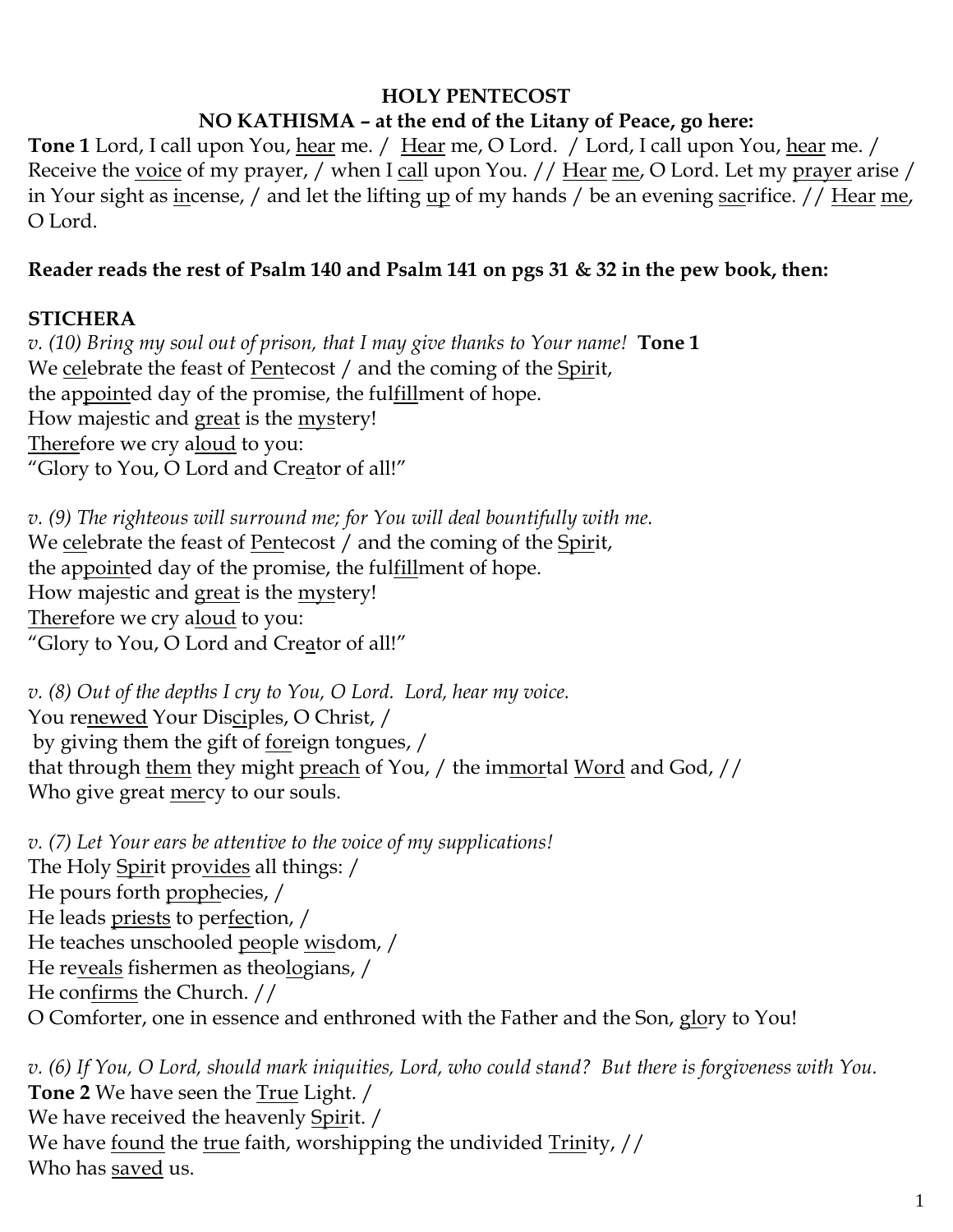*v. (5) For Your name's sake I have waited for You, O Lord, my soul has waited for Your word; my soul has hoped on the Lord.*  **Tone 2** We have seen the True Light. / We have received the heavenly Spirit. / We have <u>found</u> the true faith, worshipping the undivided Trinity, // Who has saved us.

*v. (4) From the morning watch until night, from the morning watch let Israel hope on the Lord!*  In the Prophets, O our Savior, / You proclaimed to us the way of salvation. / In the Apostles the grace of Your Spirit shone forth. / From the beginning and ever after, You are God, // our God before the ages.

*v. (3) For with the Lord there is mercy and with Him is plenteous redemption, and He will deliver Israel from all his iniquities.*

In Your courts I will praise You, the Savior of the world. / On bended knee I will worship Your invincible might. / In the evening, in the morning, and at <u>noon</u>time  $-$ // at all times I will **bless** You, O Lord.

*v. (2) Praise the Lord, all nations! Praise Him, all peoples!* In Your courts, O Lord, / we faithful bend the knees of soul and body; / with songs we proclaim You, eternal Father and co-eternal Son, / and You, all-holy and co-eternal Spirit, // Who sanctify and enlighten our souls.

*v. (1) For His mercy is abundant towards us; and the truth of the Lord endures forever.*  Let us praise in song the consubstantial Trinity: / Father, Son, and Holy Spirit. // For this was the preaching of all the Prophets, Apostles, and Martyrs.

*Glory to the Father, and to the Son, and to the Holy Spirit, now and ever, and unto ages of ages. Amen.* **Tone 8** Come, O people, / let us worship the Godhead in three persons: / the Son in the Father, with the Holy Spirit. / For the Father timelessly begot the Son, co-eternal and co-enthroned with Him; / and the Holy Spirit was in the Father and is glorified with the Son. / We worship one Power, one Essence, one Godhead, / and we say: "Holy God, / You created all things through Your Son / with the cooperation of the Holy Spirit. / Holy Mighty, /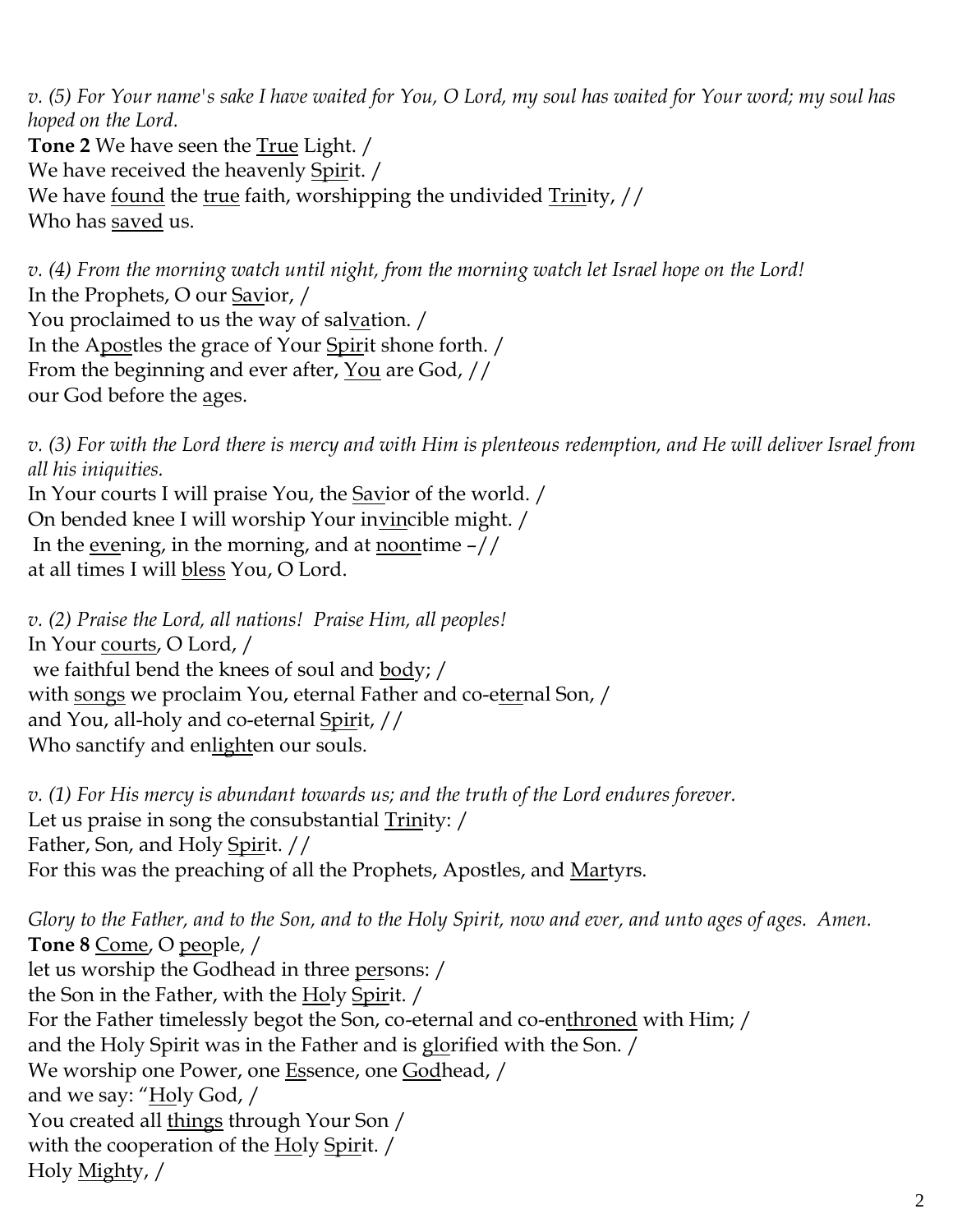through You we know the Father; / through You the Holy Spirit came to dwell in the world. / Holy Immortal, / Comforting Spirit, / You proceed from the **Father and rest in the Son.** // O Holy Trinity, glory to You!" *Then "Gladsome Light…"*

### **SCRIPTURE READINGS**

#### **The Reading is from Numbers.** [11:16-17, 24-29]

The Lord said to Moses: Gather to me seventy men of the elders of the people, whom you know to be elders of the people, and their scribes; and you shall bring to the Tent of Witness, and they shall stand there with you. And I shall come down and speak with you there, and I shall take of the Spirit which is upon you and place it upon them, and they shall bear the burden of the people with you, and you shall not bear them alone. And Moses gathered seventy men of the elders of the people, and stood them around the Tent. And the Lord came down in a cloud and spoke to Moses, and he took of the Spirit which was upon him and placed it upon the seventy men, the elders. But as the Spirit rested upon them, they too prophesied in the camp, and then did so no longer. And two men had been left behind in the camp; the name of one was Eldad and the name of the second was Modad, and the Spirit rested upon them; and they were of those who had been listed, but they had not come to the Tent; and they prophesied in the camp. And the youth ran and told Moses, and said to him: Eldad and Modad are prophesying in the camp. And Jesus, son of Navi, who was Moses' assistant, his chosen one, said: My Lord Moses, stop them. And Moses said to him: Why, are you jealous for me? And who would not give that all the Lord's people were prophets, whenever the Lord should put his Spirit upon them?

#### **The Reading is from the Prophecy of Joel.** [2:23-32]

Thus says the Lord: Children of Sion rejoice, and be glad in the Lord your God, because he has given you food for justice; and he will send the early and the latter rain for you, as before; and the threshing floors will be full of corn, and the presses overflowing with wine and oil. And I shall repay you for the years that the locust has devoured, the crawling locust, the consuming locust, the chewing locust and my great power which I sent against you. And eating you shall eat and be filled, and praise the name of the Lord your God, who has done wondrous things with you, and my people shall no longer be ashamed forever. And you shall know that I the Lord your God am in the midst of Israel, and there is none beside me, and my people shall no longer be ashamed forever. And it shall be after these things that I will pour out of my Spirit upon all flesh, and your sons and your daughters will prophesy and your elders will dream dreams and your youths see visions. And upon my servants and my maid servants I shall pour out of my Spirit in those days, and they will prophesy; and I shall show wonders in the heaven above and signs in the earth beneath, blood and fire and the vapor of smoke; the sun will be transformed to darkness and the moon to blood, before the great and manifest day of the Lord comes; and it shall be that everyone who calls on the name of the Lord will be saved.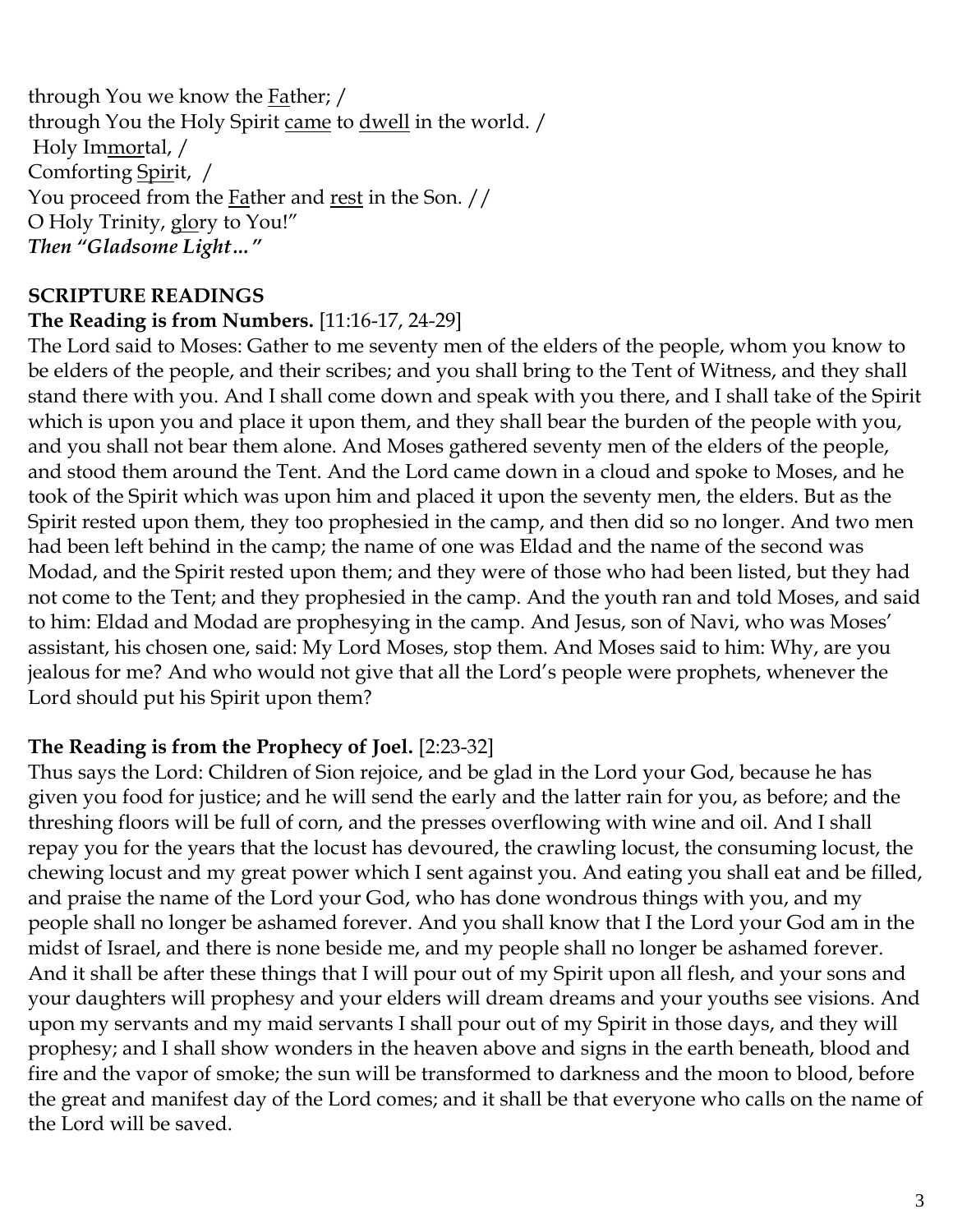# **The Reading is from the Prophecy of Ezekiel.** [36:24-28]

Thus says the Lord: I shall take you from among the nations and gather you from all the lands and bring you into your own land; and I shall sprinkle pure water upon you, and you will be purified from all your impurities and from all your idols, and I shall purify you; and I shall give you a new heart and I shall give you a new spirit; and I shall take away the heart of stone from your flesh and give you a heart of flesh; and I shall put my spirit in you and make you walk in my statutes and you shall keep my judgements and do them; and you shall dwell on the land which I gave to your fathers, and you shall be my people, and I shall be your God.

# **LITYA**

**Tone 2** In the Prophets, O our Savior, / You proclaimed to us the way of salvation. / In the Apostles the grace of Your Spirit shone forth. / From the beginning and ever after You are God, // our God before the ages.

In Your courts I will praise You, the Savior of the world. / On bended knee I will worship Your invincible might. / In the evening, in the morning, and at <u>noontime</u>  $-$ // at all times I will bless You, O Lord.

In Your courts, O Lord, / we faithful bend the knees of soul and body; / with songs we proclaim You, eternal Father and co-eternal Son, / and You, all-holy and co-eternal Spirit, // Who sanctify and enlighten our souls.

*Glory to the Father, and to the Son, and to the Holy Spirit, now and ever, and unto ages of ages. Amen* **Tone 8** When You sent Your Spirit on the waiting Apostles, O Lord, / the Hebrews were amazed at the wonder; / for they heard them speak in foreign tongues, which the Spirit gave. / They were common people, but You <u>made</u> them wise; / and as they proclaimed the things of God, / they caught the nations for the life of faith. / Therefore we also cry aloud to You: // "O Lord, Who appeared on earth and saved us from error, glory to You!"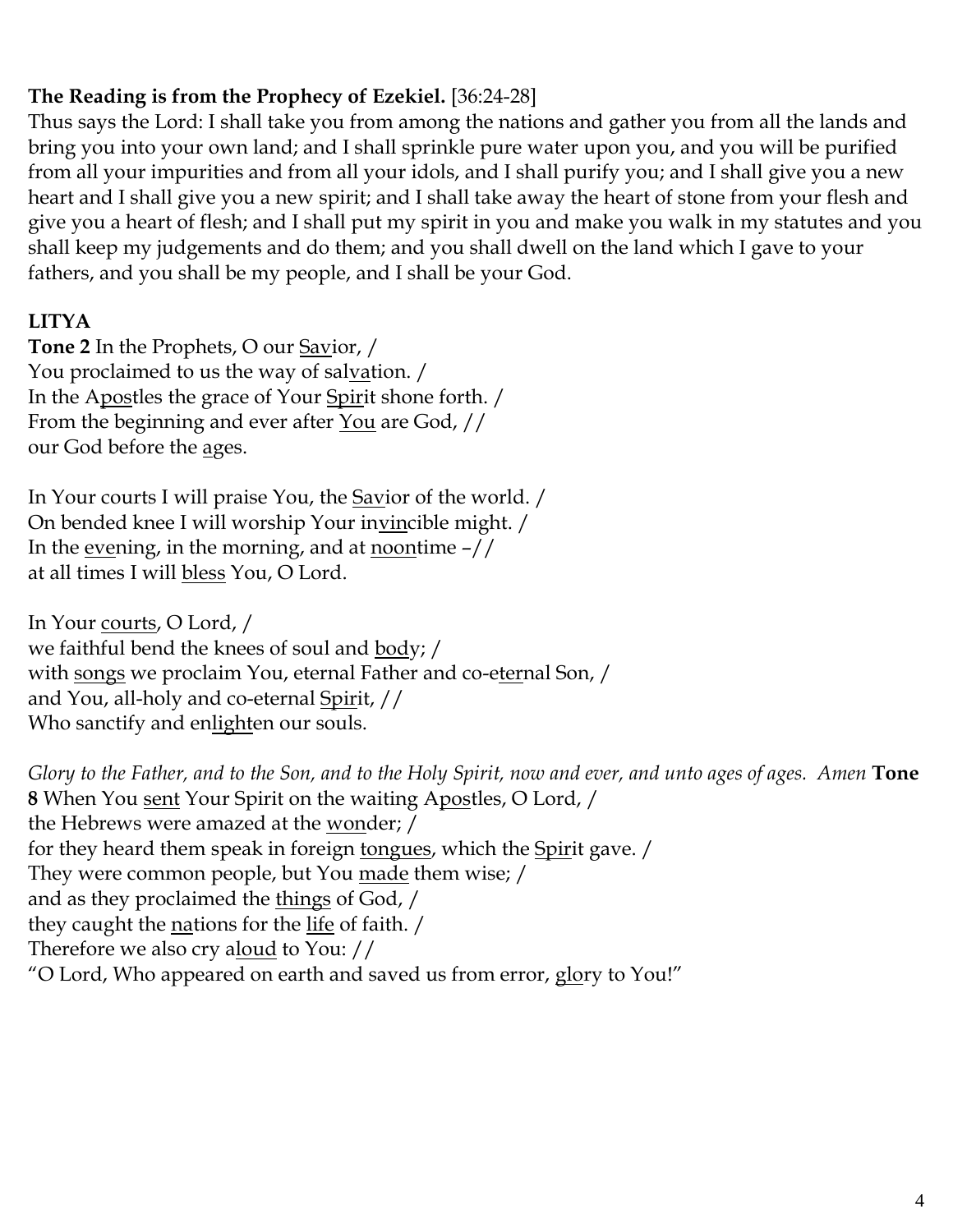#### *When the singers have completed the stichera, the deacon says:*

**G**od, save your people and bless your inheritance, watch over your world in mercy and compassions, lift up the horn of right-glorifying Christians and send down upon us your rich mercies, through the intercessions of our all-pure lady the Birthgiver of God and ever-virgin Mary, by the power of the precious and life-creating Cross, by the protections of the honorable bodiless powers of heaven, through the supplications of the honorable, glorious prophet, forerunner and baptist John, of the holy, glorious, and all-laudable apostles, of our fathers among the saints, great hierarchs and teachers of the world Basil the Great, Gregory the Theologian and John the Goldenmouth; Athanasius, Cyril, and John the Merciful, patriarchs of Alexandria, Nicholas of Myra and Spyridon the bishop of Trih**mee**thous, the wonderworkers; of the holy glorious and right-victorious martyrs, of the holy glorious great martyrs George the trophy-bearer, Demetrios the myrrhstreamer, Theodore the Recruit and Theodore the Commander, of our venerable and God-bearing Fathers, of the holy and righteous ancestors of God Joachim and Anna, and of all your saints, we implore you, only Lord full of mercy, hear us the sinners who pray to you and have mercy on us. *Choir:* Lord, have mercy. *(x3)*

**A**gain we pray for our rulers, that the Lord our God works together with them and makes them prosper in all.

*Choir:* Lord, have mercy. *(x3)*

**A**gain we pray for our Archbishop and father (name). *Choir:* Lord, have mercy. *(x3)*

**A**gain we pray for every Christian soul distressed and weary, in need of God's mercy and help, for the protection of this holy house and those who dwell in it, for the peace and stillness of the whole world, for the stability of the holy Churches of God, for the salvation and help of our fathers and brothers who with diligence and fear of God labor and serve, for those who are absent and those who are abroad, for the healing of those who lie in infirmity, for the repose, blessed memory and remission of sins of all our right-glorifying fathers and brethren gone before us, who piously lie asleep here and everywhere, for deliverance of the imprisoned, and for our brethren who are in ministries, and for all who serve and have served in this holy house, let us say: *Choir:* Lord, have mercy. *(x3)*

**A**gain we pray that this holy house, and every monastery, city, and countryside be kept from pestilence, famine, earthquake, flood, fire, sword, invasion of enemies, civil war, and sudden death; that our good God who loves mankind be gracious, favorable, and conciliatory, and turn away and dispel all the wrath and illness stirred up against us, and deliver us from his looming righteous threat, and have mercy on us.

*Choir:* Lord, have mercy. *(x3)*

**A**gain we pray that the Lord God will hear the voice of our supplication, of the sinners, and have mercy on us. *Choir:* Lord, have mercy. *(x3)*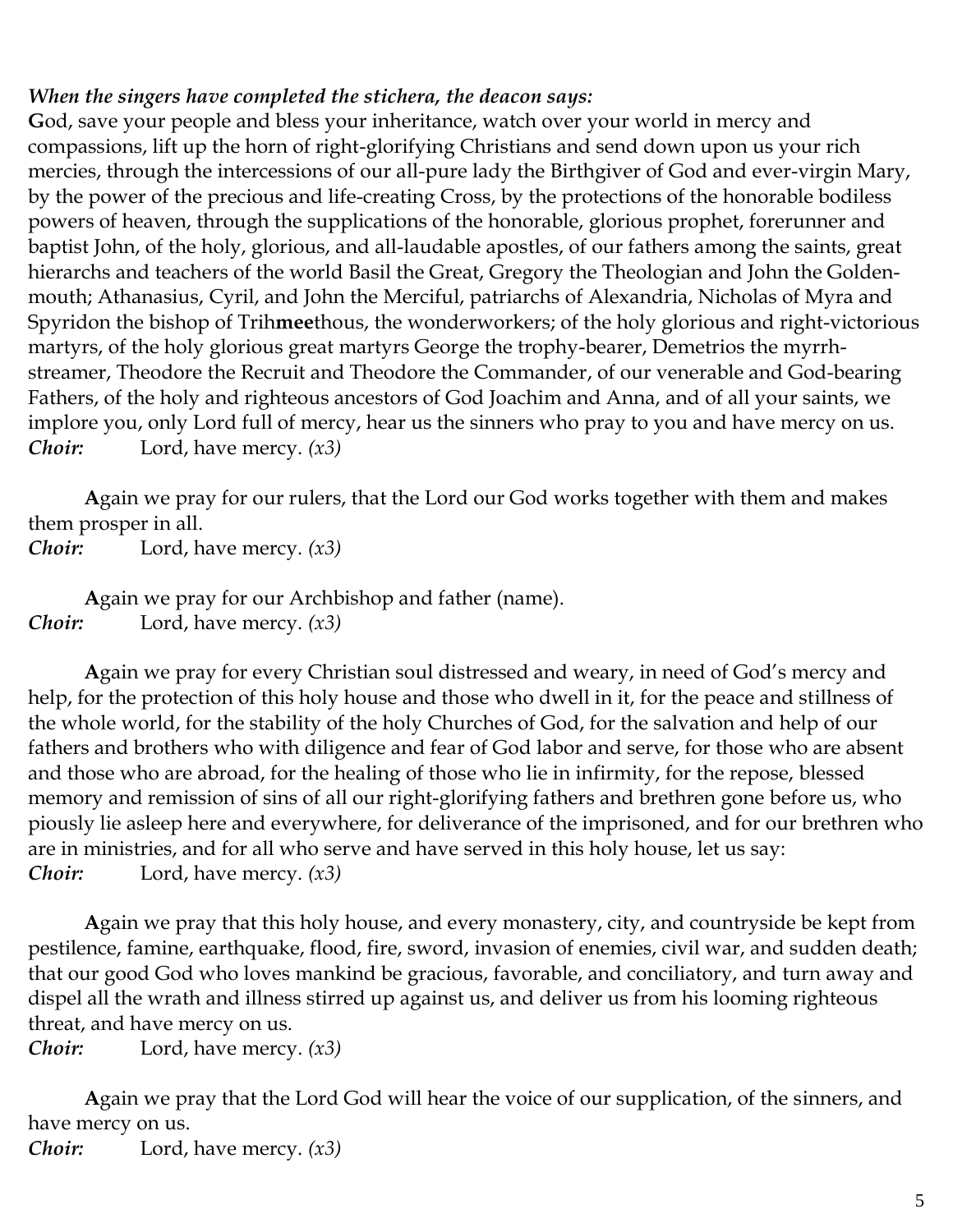*Priest:* **H**ear us, God, our Savior, the hope of all the ends of the earth and of those who are far off upon the sea; and be gracious, Master, be gracious to us, upon our sins, and have mercy on us. For you are a merciful God and love mankind, and to you we send up glory, to the Father and to the Son and to the Holy Spirit, now and ever and to the ages of ages.

*Choir:* Amen.

*Priest:* Peace to all.

*Choir:* And to your spirit.

*Deacon:* Let us bow our heads to the Lord.

*Choir:* To You, O Lord.

### *All bow their heads as the priest says the following prayer aloud:*

**M**aster full of mercy, Lord Jesus Christ our God, through the intercessions of our all-pure Lady the Birthgiver of God and ever-virgin Mary, by the power of the precious and life-creating Cross, by the protections of the honorable bodiless powers of heaven, through the supplications of the honorable, glorious prophet, forerunner and baptist John, of the holy, glorious, and all-laudable apostles, of our fathers among the saints, great hierarchs and teachers of the world Basil the Great, Gregory the Theologian and John the Golden-mouth; Athanasius, Cyril, and John the Merciful, patriarchs of Alexandria, Nicholas of Myra and Spyridon the bishop of Trimythous, the wonderworkers; of the holy glorious and right-victorious martyrs, of the holy glorious great martyrs George the trophybearer, Demetrios the myrrh-streamer, Theodore the Recruit and Theodore the Commander, of our venerable and God-bearing Fathers, of the holy and righteous ancestors of God Joachim and Anna, and of all your saints, make our supplication acceptable, grant us remission of our trespasses, shelter us in the shelter of your wings, drive away from us every enemy and adversary, make our life peaceful, Lord, have mercy on us and on your world and save our souls, for you are good and love mankind.

### *Choir:* Amen.

*Priest:* Rejoice, O Virgin Theotokos, Mary full of grace, the Lord is with you. Blessed are you among women and blessed is the fruit of your womb, for you have borne the Savior of our souls. *(x1)*

*Choir:* Rejoice, O Virgin Theotokos, Mary full of grace, the Lord is with you. Blessed are you among women and blessed is the fruit of your womb, for you have borne the Savior of our souls. *(twice)*

### *The priest takes one of the loaves from the five loaves and with it makes the sign of the cross over the loaves.*

**Deacon:** Let us pray to the Lord.

*Choir:* Lord, have mercy.

**Priest:** Lord Jesus Christ our God, who blessed the five loaves in the wilderness and with them fed the five thousand, yourself also bless these loaves, the wheat, the wine and the oil, and multiply them in this city and in the whole world; and sanctify your faithful servants who will partake of them. **F**or it is you who bless and sanctify all things, Christ our God, and to you we send up glory, together with your unoriginate Father and your all-holy, and good, and life-creating Spirit, now and ever, and to the ages of ages. *Choir:* Amen.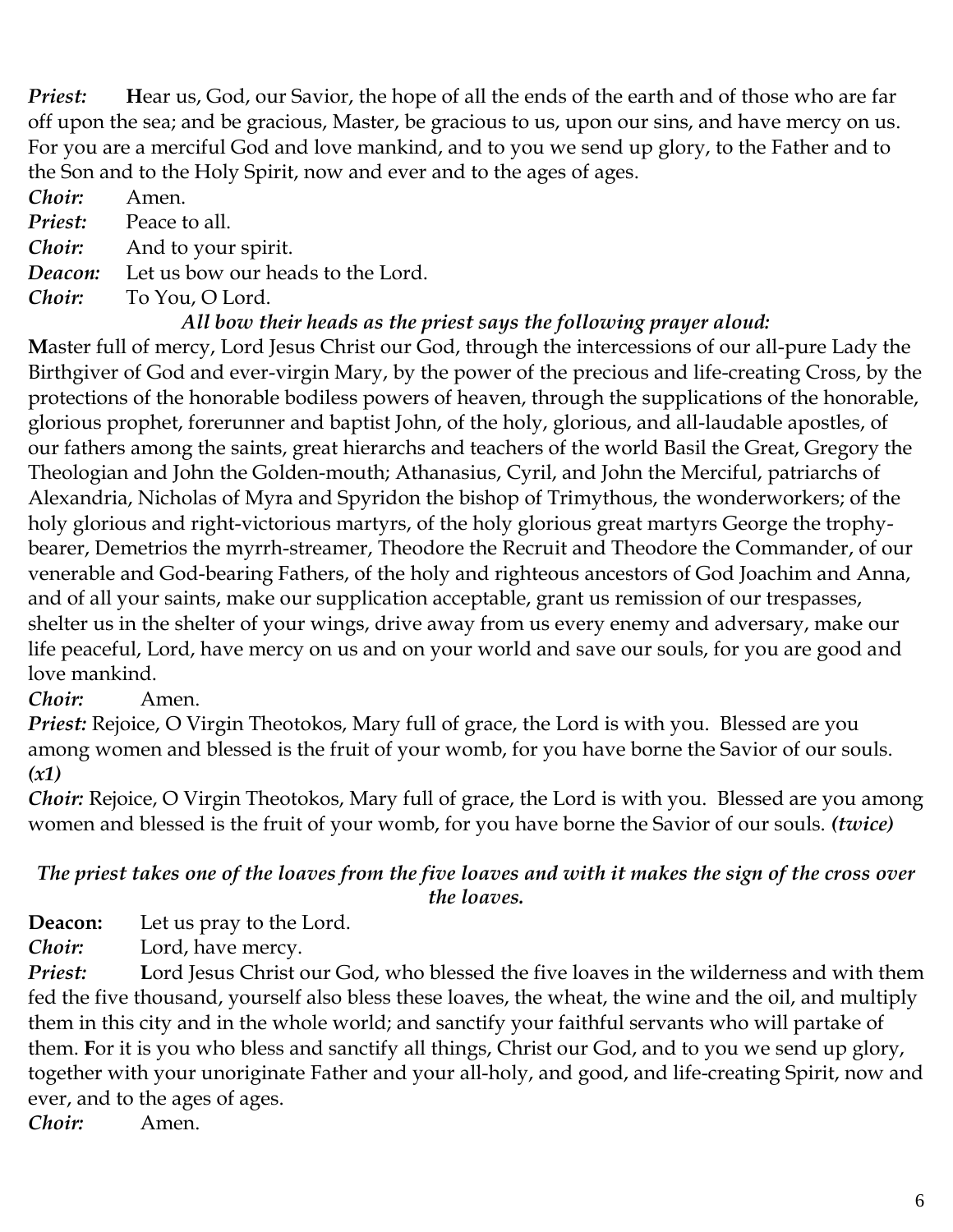#### **The priest takes one of the loaves and sings in Tone 7:**

- *Priest:* Rich men have turned poor \* and gone hungry; \* but they that seek the Lord \* shall not be deprived of any good thing. *(once)*
- *Choir:* Rich men have turned poor \* and gone hungry; \* but they that seek the Lord \* shall not be deprived of any good thing. *(twice)*

# **APOSTICHA**

**Tone 6** The nations did not know the power of the Holy Spirit, / which came upon Your Apostles, O Lord, / so they mistook the foreign tongues for <u>drunk</u>enness. / But we are strengthened by the Apostles, / so we ceaselessly pray to You, O good God Who love mankind:// "Do not take Your Holy Spirit from us!"

*v: Create in me a clean heart, O Lord, and renew a right Spirit within me!* The coming of the Holy Spirit / filled Your Apostles, O Lord, / and made them speak in foreign tongues. / To the faithless this wonder was but drunkenness, / but to the faithful it brings salvation. We pray to you, O good God Who love mankind: // "Make us worthy of such enlightenment!"

*v: Cast me not away from Your presence, and take not Your Holy Spirit from me!* O heavenly King, / O Comforter, O Spirit of Truth, / You are everywhere present, *filling all things;/* O Treasury of <u>blessings</u> / and Giver of life, / come and abide in us, / and cleanse us from every impurity, // and save our souls, O Good One!

*Glory to the Father, and to the Son, and to the Holy Spirit, now and ever, and unto ages of ages. Amen*. **Tone 8** The arrogance of building the tower in the days of old / led to the confusion of tongues. / Now the glory of the knowledge of God brings them wisdom. / There God condemned the impious for their transgression. / Here Christ has enlightened the fishermen by the Spirit. / There disharmony was brought about for punishment. // Now harmony is renewed for the salvation of our souls.